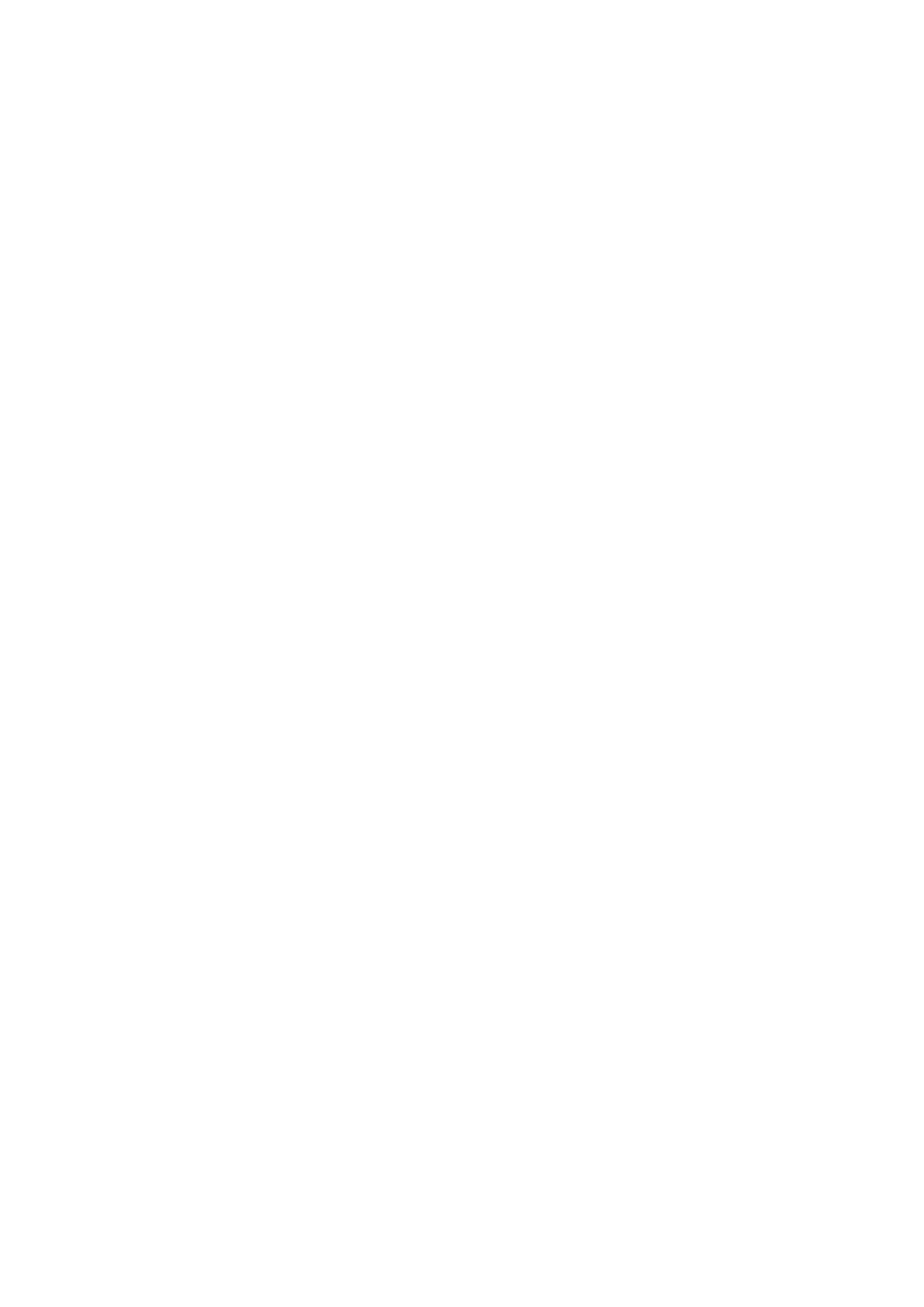Statutory Document No. 2015/0405



*Government Departments Act 1987*

## **CABINET OFFICE (CREATION OF NEW DEPARTMENT AND TRANSFER OF PLANNING POLICY FUNCTION) ORDER 2015**

*Approved by Tynwald: 15 December 2015 Coming into Operation: 1 January 2016*

The Governor in Council makes the following Order under Schedule 2 to the *Government Departments Act 1987*.

#### <span id="page-2-0"></span>**1 Title**

This Order is the Cabinet Office (Creation of New Department and Transfer of Planning Policy Function) Order 2015.

#### <span id="page-2-1"></span>**2 Commencement**

If approved by Tynwald, this Order comes into operation on 1 January 2016. 1

#### <span id="page-2-2"></span>**3 Establishment of new Department, etc.**

- (1) A new Department called "the Cabinet Office" is established.
- (2) In consequence of paragraph (1), the *Government Departments Act 1987* is amended in section 1 by deleting subsection (1) and substituting the following —
	- **(1) The following are the Departments established under this Act**  $-$
	- (a) the Treasury;
	- (b) the Department of Economic Development;
	- (c) the Department of Education and Children;
	- (d) the Department of Environment, Food and Agriculture;
	- (e) the Department of Health and Social Care;
	- (f) the Department of Home Affairs;
	- (g) the Department of Infrastructure; and



 $\overline{a}$ 

<sup>&</sup>lt;sup>1</sup> Tynwald approval is required by paragraph 4(4) of Schedule 2 to the Government Departments Act 1987.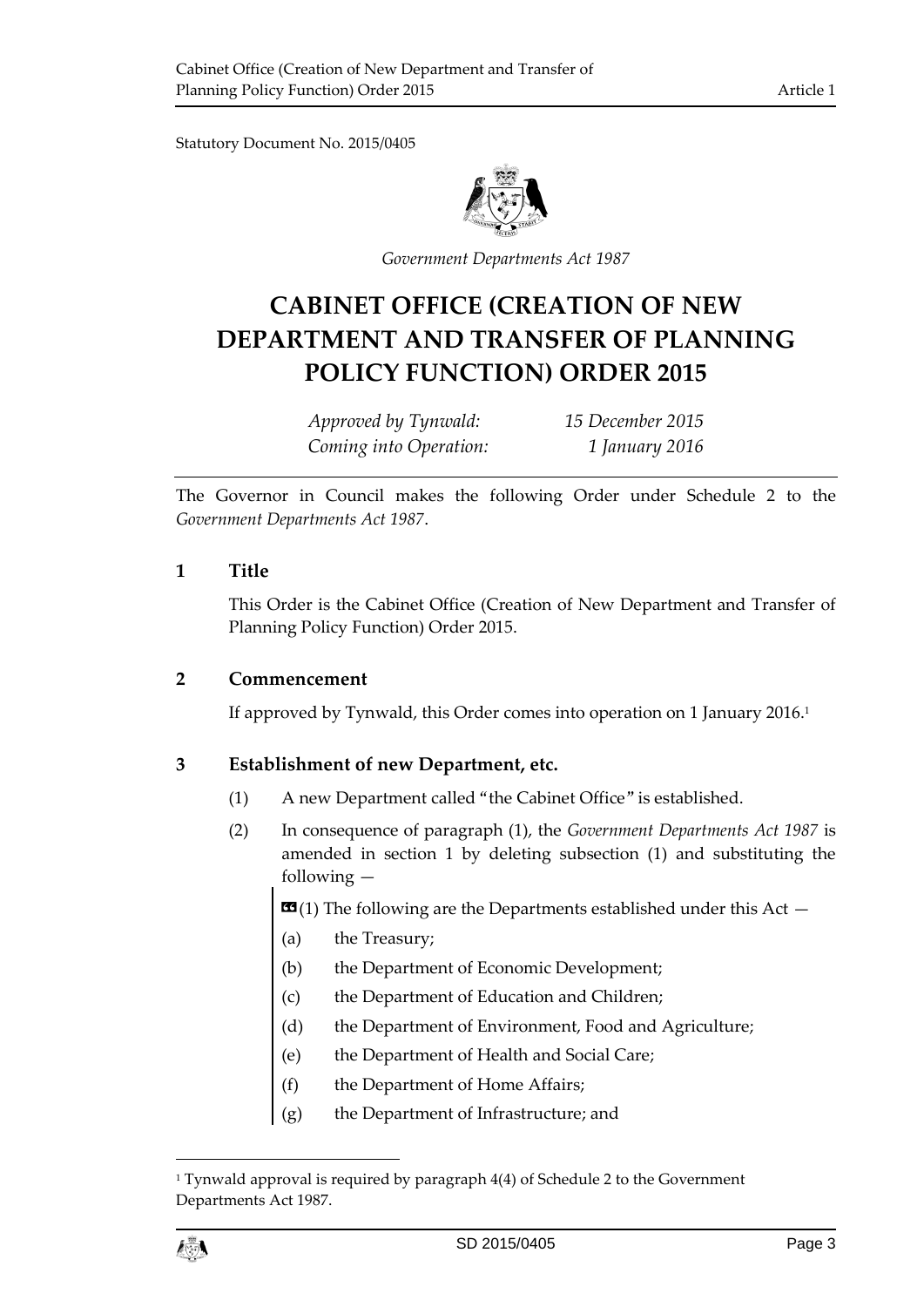## (h) the Cabinet Office. $\mathbf{\Sigma}$ .

#### <span id="page-3-0"></span>**4 Planning policy function transferred**

The function of the Department of Infrastructure relating to planning policy is transferred to the Cabinet Office and, consequently, the *Town and Country Planning Act 1999* and the *Tynwald Commissioner for Administration Act 2011* are amended in the manner set out in the Schedule.

#### <span id="page-3-1"></span>**5 Saving**

For the avoidance of doubt —

- (a) nothing in this Order affects the continuing validity of provisions made or of anything done, before this Order comes into operation, under the *Town and Country Planning Act 1999*; and
- (b) after the coming into operation of this Order the Cabinet Office shall continue to have the competence to perform all activities and to exercise all functions that it performs and exercises before the coming into operation of this Order.

#### <span id="page-3-2"></span>**6 Transitional provisions**

- (1) Any revision of the development plan that the Department of Infrastructure has commenced under section 2(1) of the *Town and Country Planning Act 1999* but has not completed at the time this Order comes into operation —
	- (a) shall not be invalidated by the coming into operation of this Order; and
	- (b) may be adopted and completed by the Cabinet Office.
- (2) Any development order that the Department of Infrastructure has begun making under section 8(1) of the *Town and Country Planning Act 1999* but has not completed at the time this Order comes into operation —
	- (a) shall not be invalidated by the coming into operation of this Order; and
	- (b) may be adopted and completed by the Cabinet Office.
- (3) Any advice
	- (a) sought by the Department of Infrastructure by means of consultation with the consultative body under section 40 of the *Town and Country Planning Act 1999*; and
	- (b) not yet given by the consultative body when this Order comes into operation,

shall, when given, be treated as if it had been sought by the Cabinet Office and as such the Cabinet Office shall have regard to it and to any

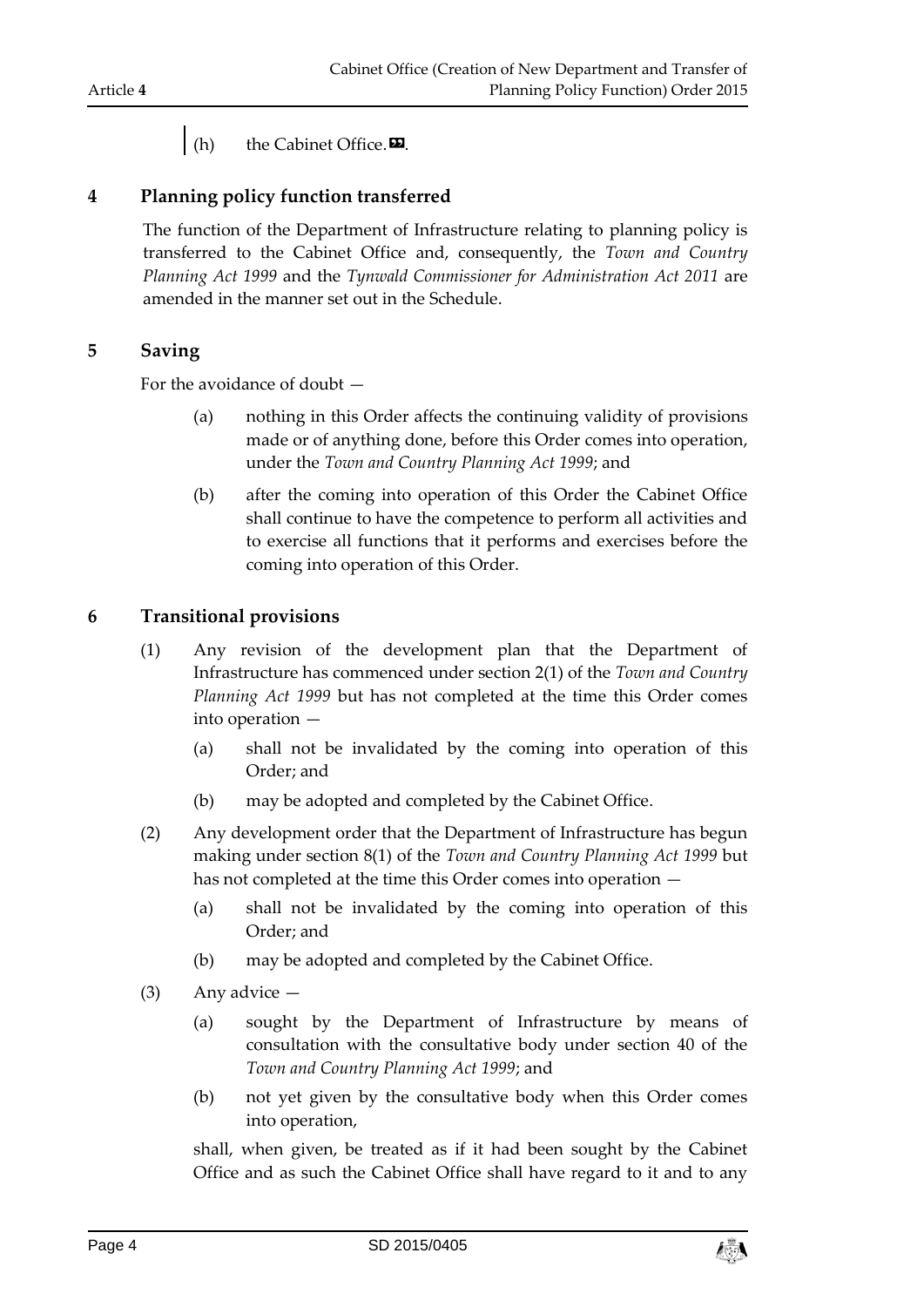other advice given by the consultative body, whether pursuant to such consultation or otherwise.

## <span id="page-4-0"></span>**7 Secondary legislation**

- (1) So far as is necessary as a result of the transfer of function and the consequential amendments contained in the Schedule, references to the Department of Infrastructure (however expressed) in secondary legislation made or having effect under the *Town and Country Planning Act 1999* are to be read as references to the Cabinet Office.
- (2) Paragraph (1) does not apply to the extent that contrary provision is made in any other public document made after this Order.

#### **MADE 30 NOVEMBER 2015**

**W GREENHOW** *Chief Secretary*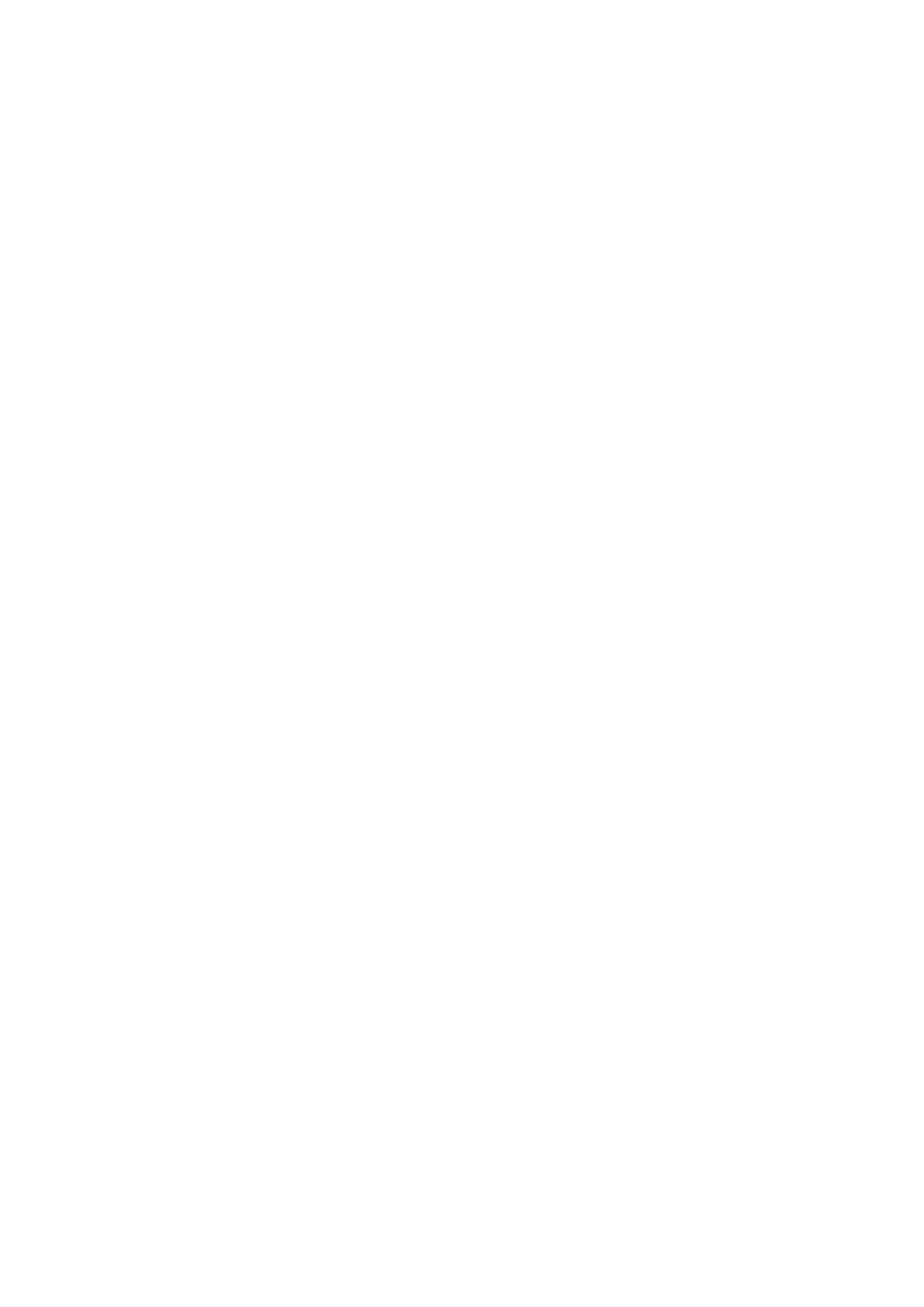#### **SCHEDULE**

#### [Articles 4 and 7(1)]

#### **CONSEQUENTIAL AMENDMENTS**

- <span id="page-6-1"></span><span id="page-6-0"></span>1. The *Town and Country Planning Act 1999* is amended **—**
	- (b) by deleting  $\mathbf{C}$  the Department of Infrastructure  $\mathbf{D}$  wherever it appears in each of the provisions listed below and substituting in each case  $\blacksquare$  the Cabinet Office  $\blacksquare$  -
		- $(i)$  section  $1(1)$ :
		- (ii) subsections  $(1)$ ,  $(2)$ ,  $(2A)$ ,  $(3)$ , and  $(5)$  of section 2;
		- (iii) subsections  $(1)$ ,  $(2)$ ,  $(2A)$  and  $(3)$  of section 3;
		- (iv) subsections (2) and (3) of section 4;
		- (v) subsections (1) and (5) of section 8;
		- (vi) subsections  $(1)$ ,  $(2)$  and  $(5)$  of section 18;
		- (vii) section 19(2);
		- (viii) section 22(4);
		- (ix) subsections (2) and (3) of section 40;
		- (x) section 43A;
	- (c) in subsections (2) and (3)(a) of section 40, by deleting  $\Box$  that Department $\boldsymbol{\mathsf{\Xi}}$  wherever it appears and substituting in each case **EG** the Cabinet Office  $\mathbf{E}$ ;
	- (d) in section 45(1), by deleting the definition of  $\blacksquare$ **relevant Department** $\boldsymbol{\Xi}$  and substituting the following  $-$

«"relevant Department" means the Department or the Cabinet Office (as the case requires);  $\boldsymbol{\Sigma}$ 

- (e) in Schedule 1, by deleting  $\blacksquare$  the Department of Infrastructure  $\blacksquare$ wherever it appears in each of the provisions listed below and substituting in each case  $\mathbf{G}$  the Cabinet Office  $\mathbf{D}$  –
	- (i) paragraph 2;
	- (ii) paragraph 3(1);
	- (iii) paragraph 4(1);
	- (iv) paragraph 5;
	- (v) subparagraphs (1) and (2) of paragraph 6; and
	- (vi) paragraph 7.
- 2. The *Tynwald Commissioner for Administration Act 2011* is amended in Schedule 2 by repealing subparagraph (j) of paragraph 1.